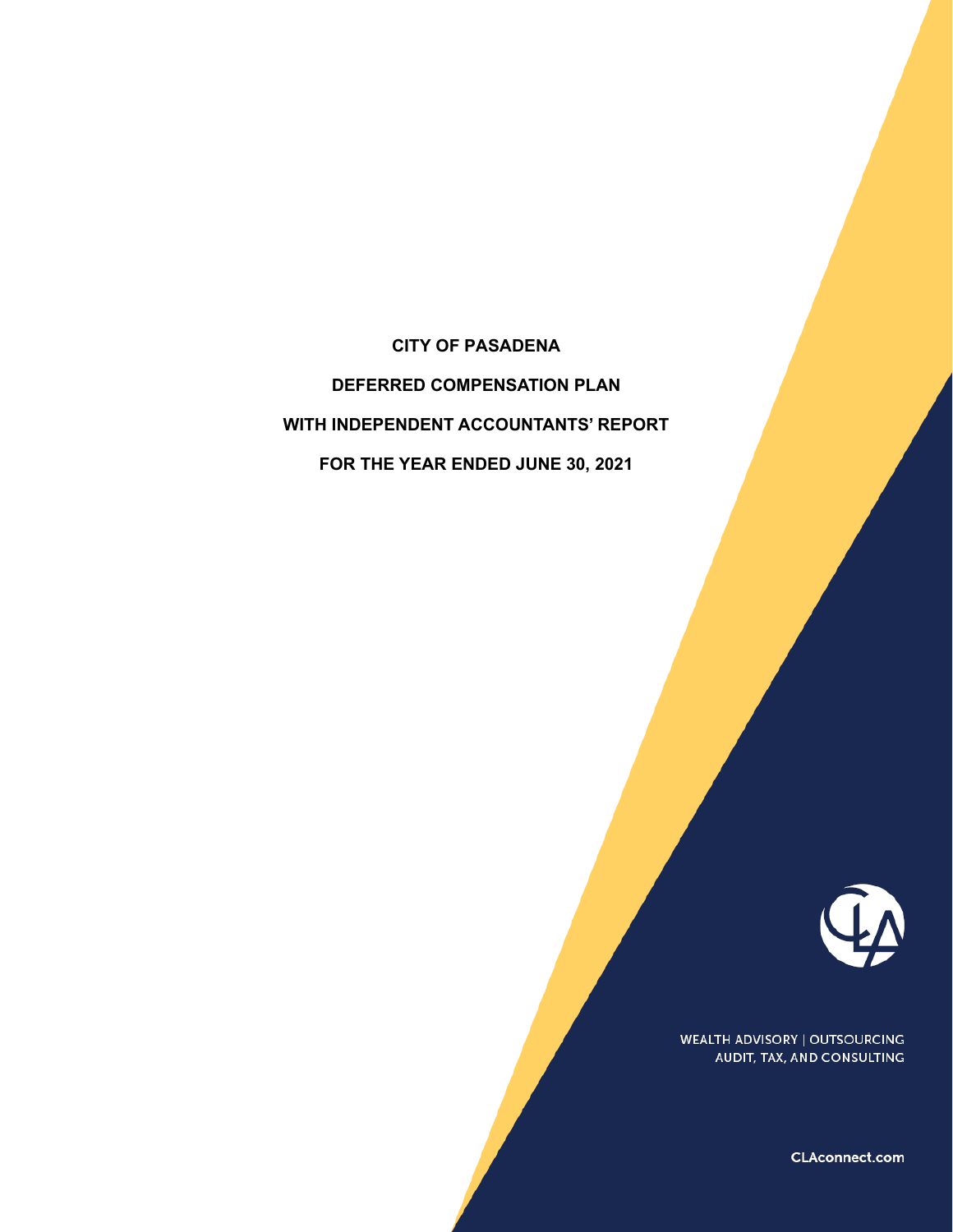

## **INDEPENDENT ACCOUNTANTS' REPORT**

Honorable Mayor and Members of the City Council of the City of Pasadena, California Pasadena, California

We have performed the procedures enumerated below on the evaluation of the deferred compensation plan of the City of Pasadena as of June 30, 2021. The City is responsible for maintaining records in support of the City of Pasadena (the City) deferred compensation plan.

The City has agreed to and acknowledged that the procedures performed are appropriate to meet the intended purpose of an evaluation of the deferred compensation plan of the City of Pasadena as of June 30, 2021. This report may not be suitable for any other purpose. The procedures performed may not address all the items of interest to a user of this report and may not meet the needs of all users of this report and, as such, users are responsible for determining whether the procedures performed are appropriate for their purposes.

The procedures and associated findings are described below.

1. We obtained payroll registers for four periods for the fiscal year ended June 30, 2021. We traced the amounts withheld relating to the 457 deferred compensation plan to the liability recorded in the benefits fund liability amount payable to the deferred compensation provider (Great-West Financial Services).

**Result:** No exceptions were noted as a result of our procedures.

2. For each of the four pay periods selected, we agreed the amounts withheld to the payments issued to the provider.

**Result:** No exceptions were noted as a result of our procedures.

3. We observed the date of the selected payments to determine that withholdings were remitted to the provider for investment within fifteen days following the close of the month the payment related to, in accordance with Revenue Code Section 457.

**Result:** No exceptions were noted as a result of our procedures.

We were engaged by the City of Pasadena to perform this agreed-upon procedures engagement and conducted our engagement in accordance with attestation standards established by the AICPA. We were not engaged to and did not conduct an examination or review engagement, the objective of which would be the expression of an opinion or conclusion, respectively, on the deferred compensation plan of the City as of June 30, 2021. Accordingly, we do not express such an opinion or conclusion. Had we performed additional procedures, other matters might have come to our attention that would have been reported to you.

We are required to be independent of the City of Pasadena and to meet our other ethical responsibilities, in accordance with the relevant ethical requirements related to our agreed-upon procedures engagement.

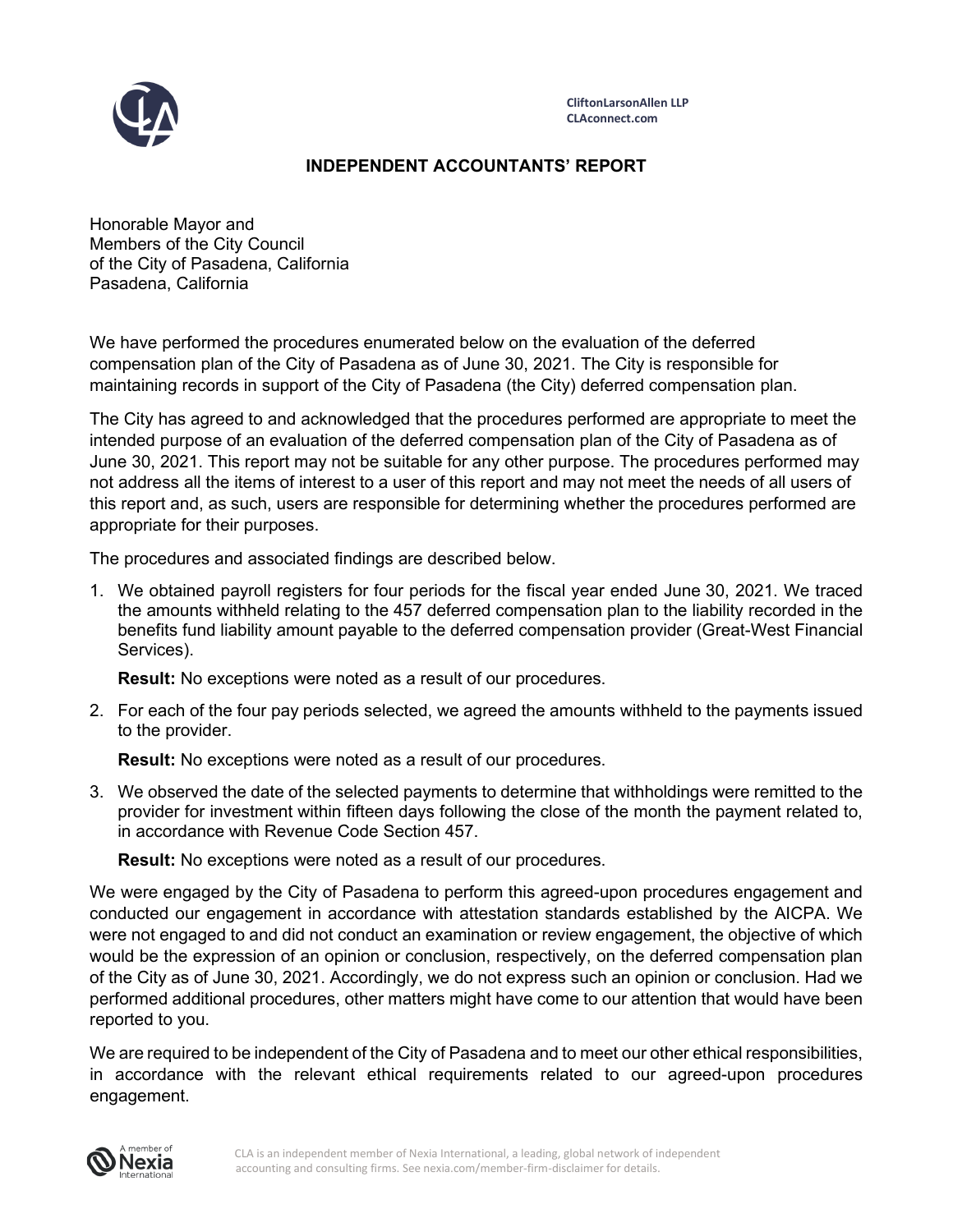This report is intended solely for the information and use of the City Council and management of the City of Pasadena, and is not intended to be, and should not be, used by anyone other than these specified parties.

Vifton Larson Allen LLP

**CliftonLarsonAllen LLP**

Irvine, California December 23, 2021